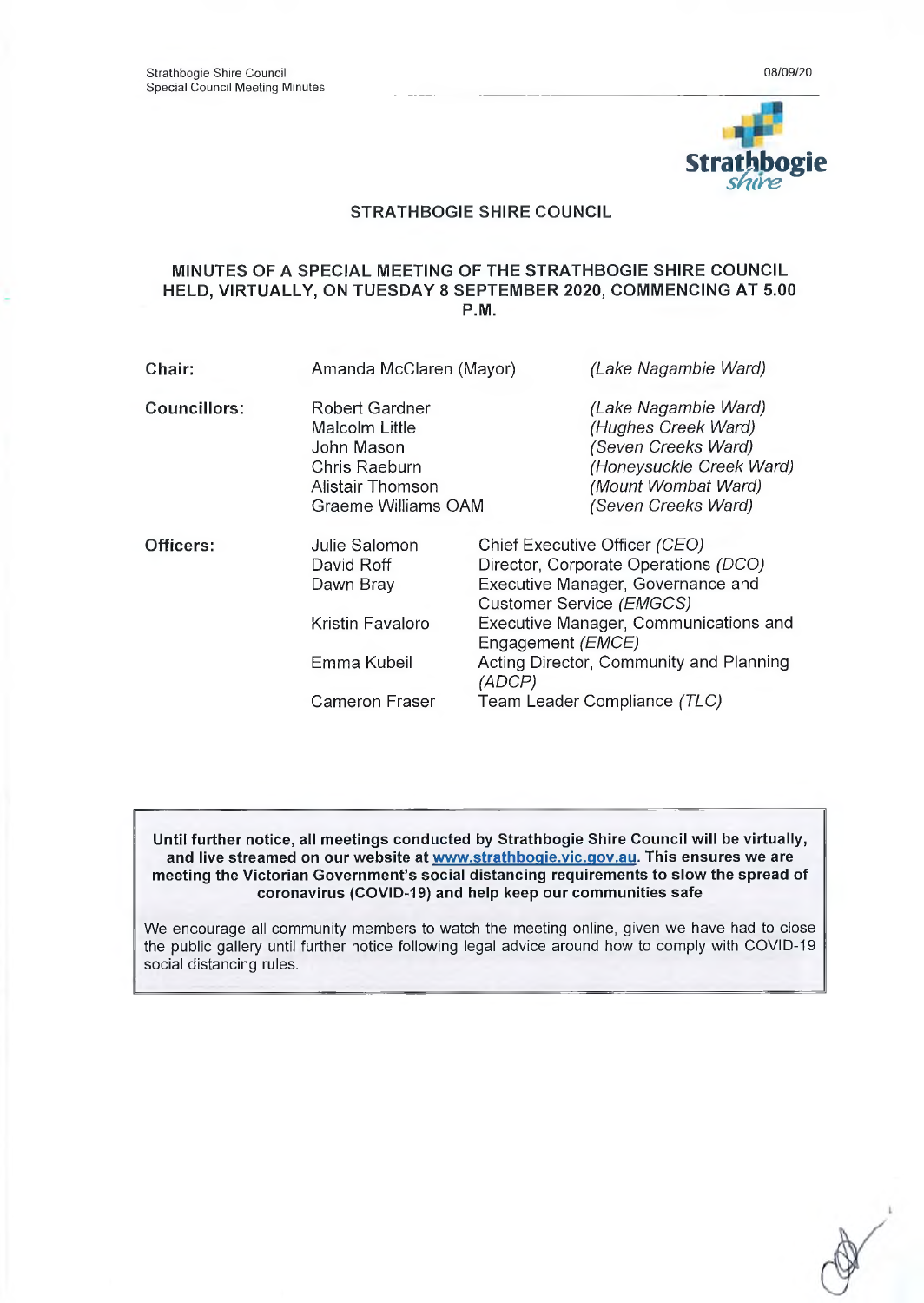### **BUSINESS**

- **1. Welcome**
- **2. Acknowledgement of Traditional Land Owners** *'I acknowledge the Traditional Owners of the land on which we are meeting. I pay my respects to their Elders, past and present'*
- **3. Apologies**

**Phil Howard Director, Community and Planning** *(DCP)*

*4.* **Disclosure of Conflicts of Interest**

**Nil**

**5. Petitions**

**Nil**

- **6. Officer Reports**
- **7. Confidential Business**

**Council does not generally permit individuals to make audio recordings of meetings. Individuals are required to make a written request addressed to the Council (Director, Corporate Operations) should they seek to obtain permission to do so.**

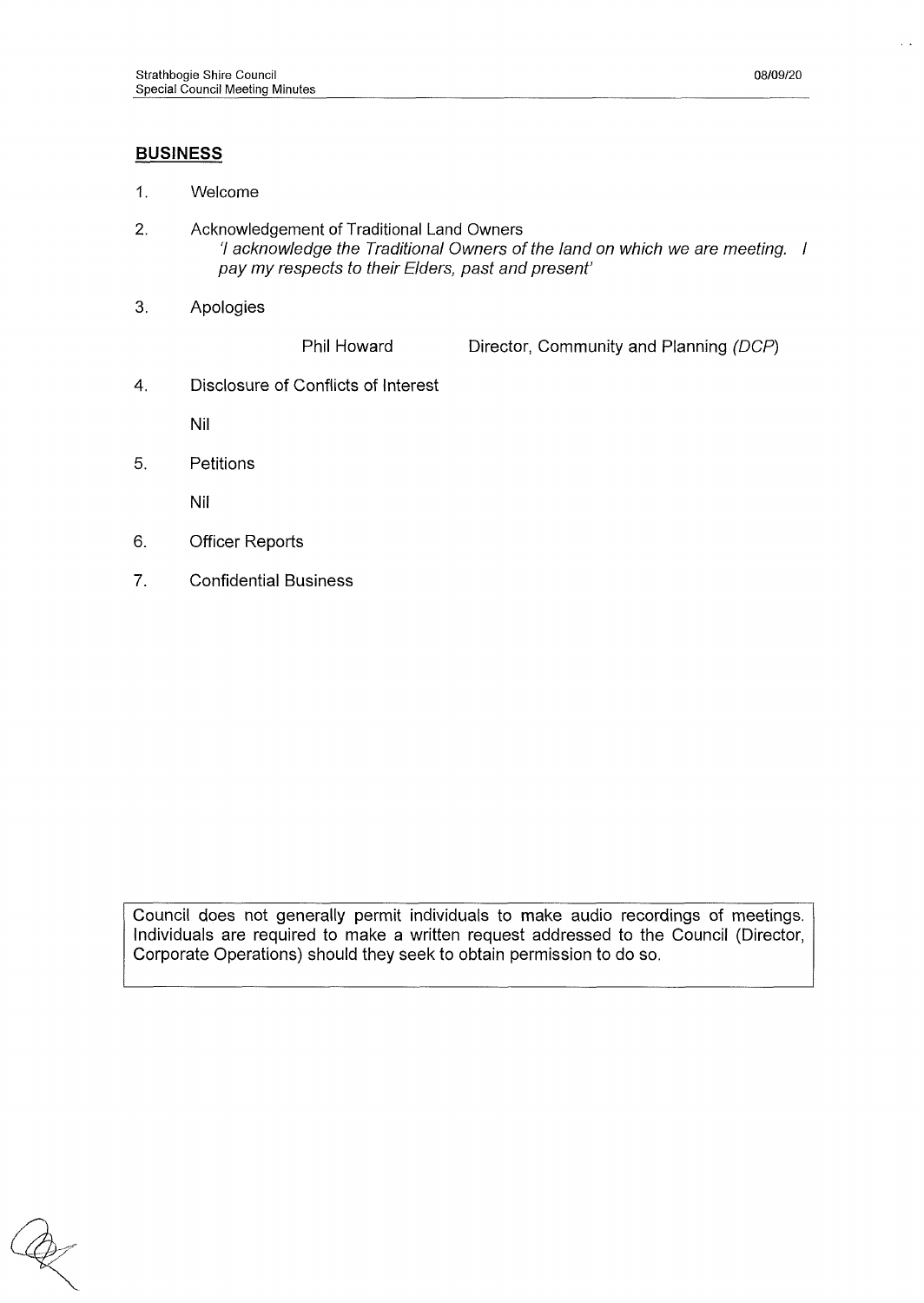# **REPORTS INDEX**

|    | <b>OFFICER REPORTS</b>                                        |  |
|----|---------------------------------------------------------------|--|
|    |                                                               |  |
| -6 | Draft Strathbogie Shire Community Local Law No.2 - Hearing of |  |
|    | Submissions                                                   |  |
|    |                                                               |  |
|    | <b>CONFIDENTIAL BUSINESS</b>                                  |  |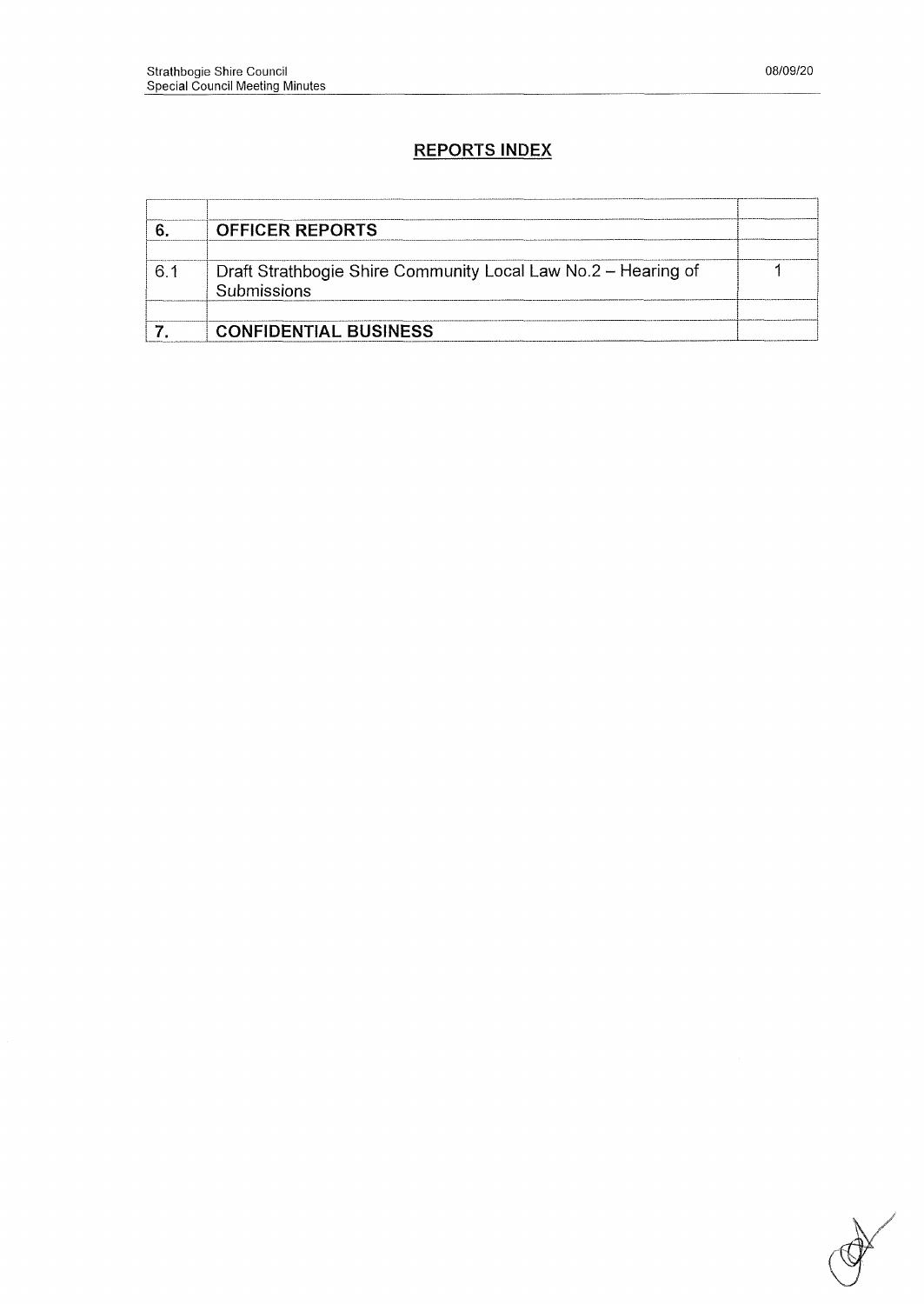# **6. OFFICER REPORTS**

### **6.1 Draft Strathbogie Shire Community Local Law No.2 - Hearing of Submissions**

**Author: Team Leader Compliance**

**Responsible Director: Director Corporate Operations**

### *EXECUTIVE SUMMARY*

**The purpose of this report is to receive/hear submissions made under Section 223 of the Local Government Act 1989 (The Act) in relation to the Draft Strathbogie Shire Community Local Law No.2 (Draft Local Law).**

**The closing date for submissions was Thursday 3 September 2020 at 5:00pm.**

**There were 59 submissions received for the Draft Local Law. Two (2) submitters addressed Council in support of their submission, with another submission being read by the TLC, on behalf of the submitter. Copies of all submissions have been distributed to Councillors for their information and tabled for identification purposes.**

# *MOVED: COUCILLOR LITTLE SECONDED: COUCILLOR MASON*

*That Council:*

- *1. Note that there were 59 submissions received in response to the public advertisement of the Draft Strathbogie Shire Community Local Law No. 2;*
- *2. Hear those who wish to be heard in support of their written submissions; and*
- *3. Formally consider all submissions and the adoption of the Strathbogie Shire Community Local Law No.2 at the Ordinary Meeting of Council to be held virtually on Tuesday 15 September 2020.*

*20/20 CARRIED*

### *PURPOSE AND BACKGROUND*

**The Draft Local Law was considered and approved for Public Exhibition by Council at a Special Council Meeting held on 4 August 2020.**

**Subsequent to that meeting, public notice of the proposed Local Law was given in Local newspapers, calling for submissions under Section 223 of the Act. Submissions in writing were invited until 5:00pm on Thursday 3 September 2020. The proposed Local Law was made available for inspection and accessible on Council's website. Hard copies were available by appointment from the Euroa and Nagambie Customer Service centres. In addition, advertising was conducted through Council's Facebook page. Two online forums were held on the 24th and 27th August 2020 to provide further opportunity for our community to have their say on the proposed Local Law.**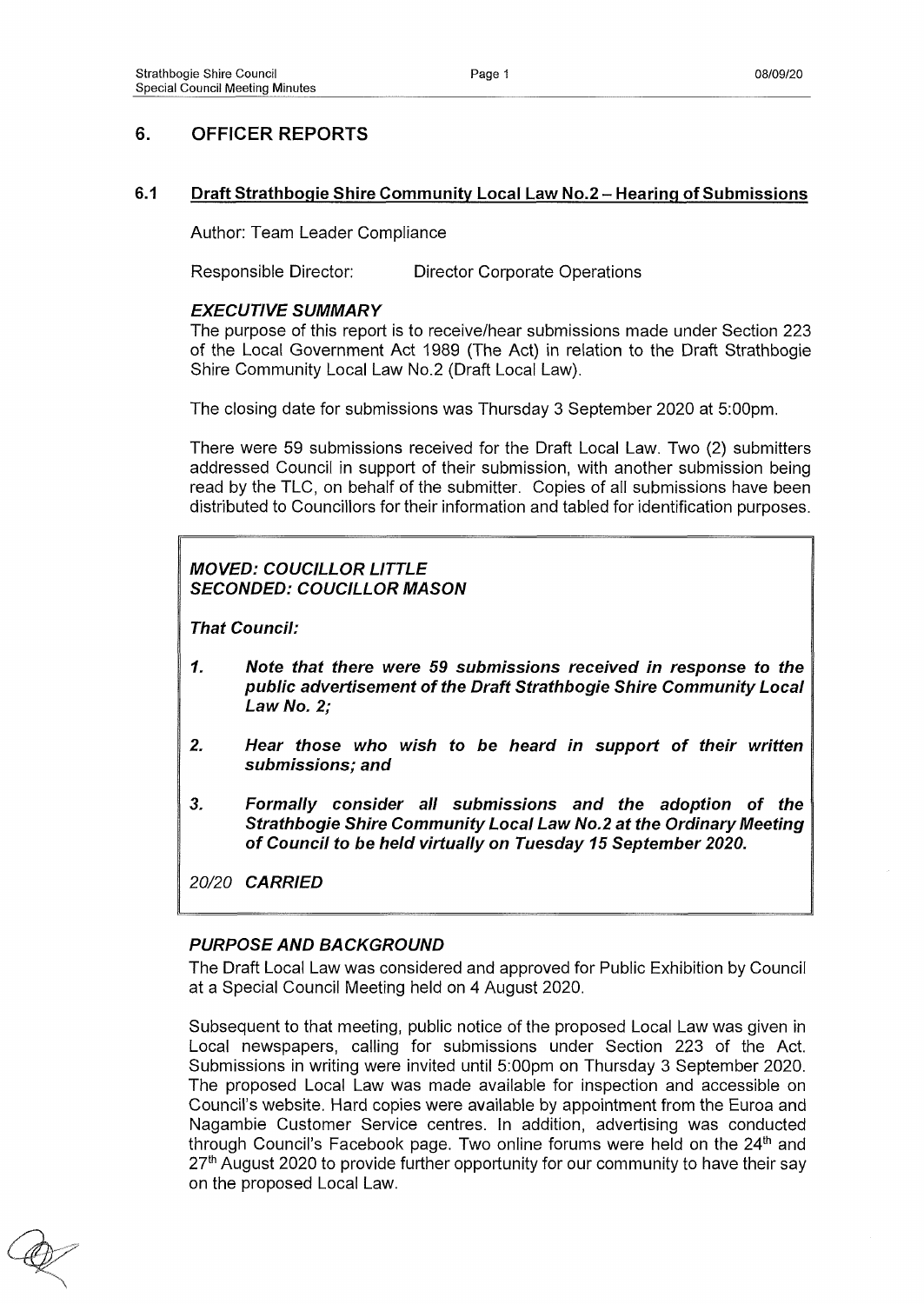#### **61 Draft Strathbogie Shire Community Loca! Law No.2 - Hearing of Submissions (cont.)**

### *ISSUES, OPTIONS AND DISCUSSION*

**One of the Overarching governance principles in section 9 of the Local Government Act 2020 is that Priority is to be given to achieving the best outcomes for the municipal community, including future generations.**

**This proposal is to hear submissions from the community in regard to a range of issues identified in the Draft Local Law - ranging from livestock, drones and camping. Following the hearing of submissions, Council will determine a position on them.**

## *COMMUNITY ENGAGEMENT*

**One of the Overarching governance principles in section 9 of the Local Government Act 2020 is that the municipal community is to be engaged in strategic planning and strategic decision making.**

**Council's Draft Local Law has been on public exhibition for the statutory period of at least 28 days and submissions were invited from the community.**

**Two online consultation meetings have been conducted across the community and submissions have been sought and received.**

### *POLICY CONSIDERATIONS*

**The author of this report considers that the report is consistent with Council Policies, and the Council Plan. Specifically, the review of the Local Law is an action in the current Council Plan.**

### *LEGAL CONSIDERATIONS*

**One of the Overarching governance principles in section 9 of the** *Local Government Act 2020* **is that Council decisions are to be made and actions taken in accordance with the relevant law.**

**The draft Local Law and its proposed public exhibition are in accordance with the power to make a local law under section 111 of the 1989 Act and the requirements of sections 119 and 223 of the same Act. The purpose of this report is to hear submissions raised in relation to the Draft Local Law.**

**The Local Law repeals the existing Strathbogie Shire Council Community Local Law No.6 (2010) due to expire on 6 October 2020.**

### **Conflict of Interest Declaration**

**All officers, and/or contractors, involved in the preparation of this report have signed a written declaration that they do not have a conflict of interest in the subject matter of this report.**

#### **Transparency**

**One of the Overarching governance principles in section 9 of the Local Government Act 2020 is to achieve transparency in Council decision making, actions and information.**

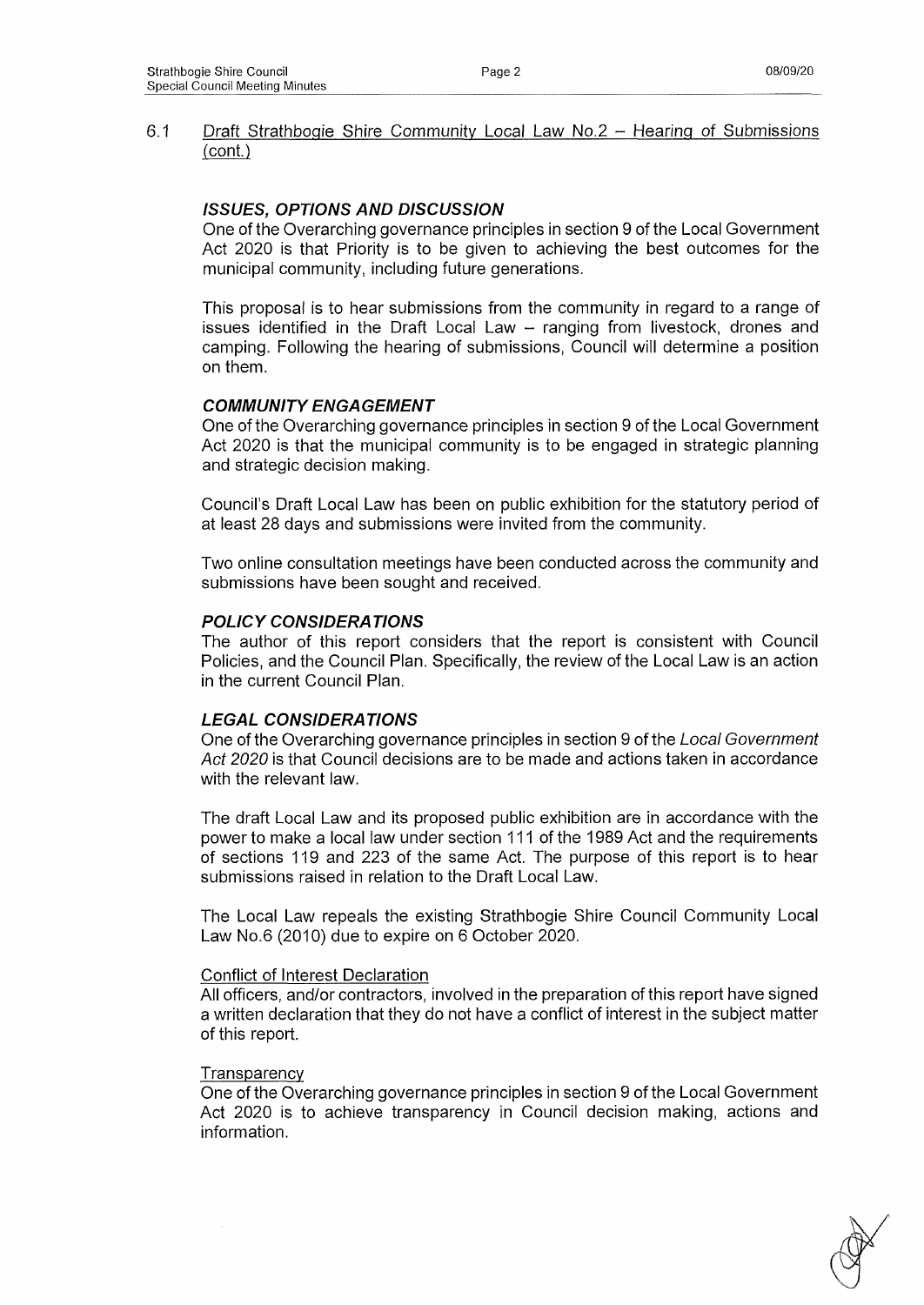#### **6.1 Draft Strathbogie Shire Community Local Law No.2 - Hearing of Submissions (cont.)**

**The exhibition of this draft Local Law is the most transparent way to explain what these documents mean and the way in which Council is complying with the new requirements of the Local Government Act 2020.**

#### *SUSTAINABILITY CONSIDERATIONS*

**One of the Overarching governance principles in section 9 of the** *Local Government Act 2020* **is that the economic, social and environmental sustainability of the municipal district, including mitigation and planning for climate change risks, is to be promoted.**

#### **Economic**

**This report considers that the recommendation has no significant economic implications for Council or the broader community.**

#### **Social**

**Council uses the Local Law to respond to issues and community needs within the Shire to protect public health, safety and amenity. There are genuine benefits for the community in achieving harmony and consistency between local laws, particularly where they impose burdens on business.**

#### **Environmental**

**This report considers that the recommendation has no significant environmental implications for Council or the broader community.**

#### **Climate change**

**This report considers that the recommendation has no significant implications in terms of Climate Change.**

#### *HUMAN RIGHTS CONSIDERATIONS*

**The author of this report considers that the recommendation of this report has no significant implications arising in relation to human rights.**

#### *CONCLUSION*

**Council must hear and consider all submissions prior to adopting the Draft Local Law in order to finalise this process**

#### *TABLED DOCUMENT*

**Submissions to Draft Local Law**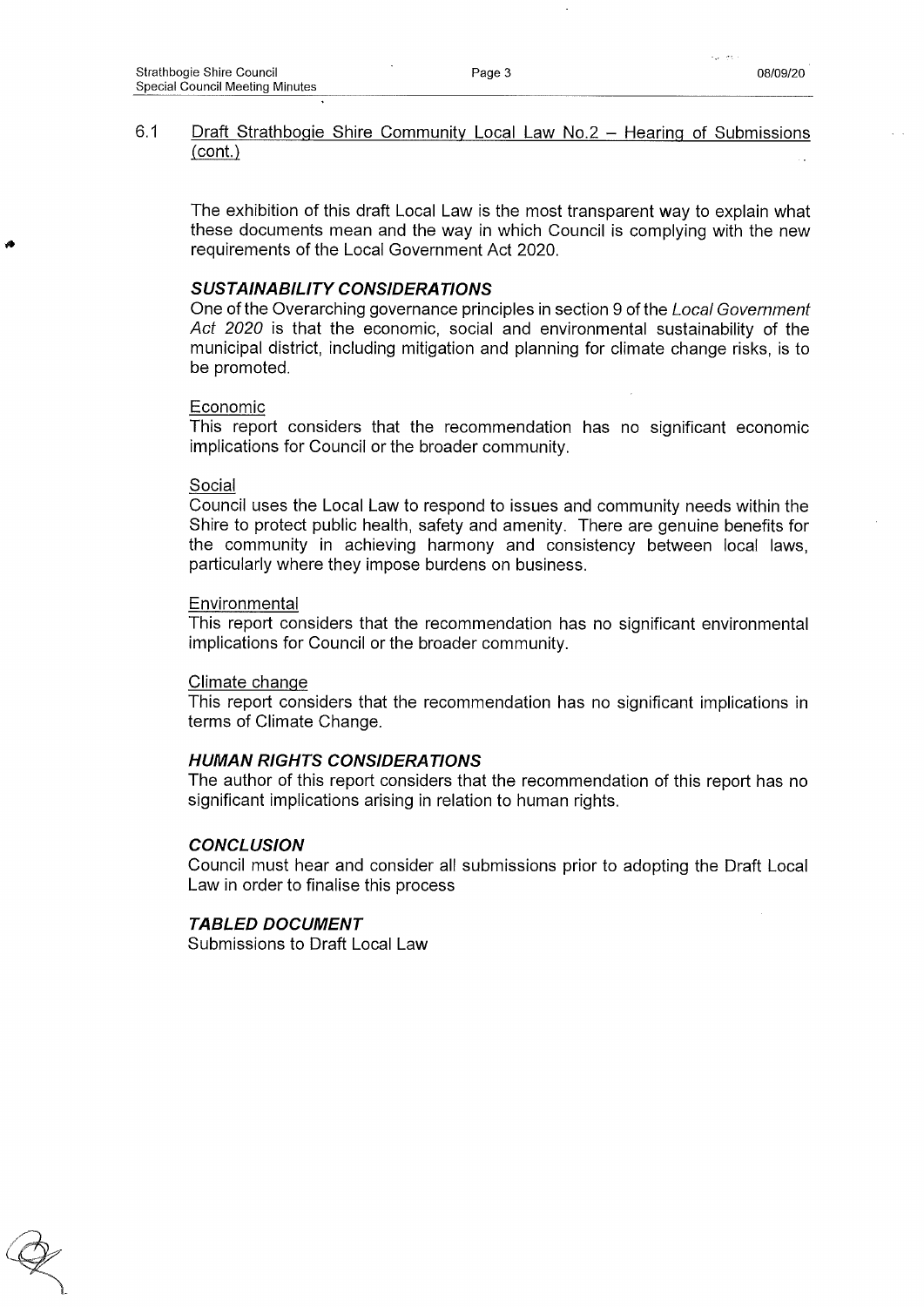## **7. CONFIDENTIAL BUSINESS**

**Nil**

### *THERE BEING NO FURTHER BUSINESS, THE MEETING CLOSED A T 5.18. P.M.*

**Confirmed as being a true and accurate record of the Meeting**

(Steve <u>Samain</u> Chair

 $\frac{15}{9}$  $Date$